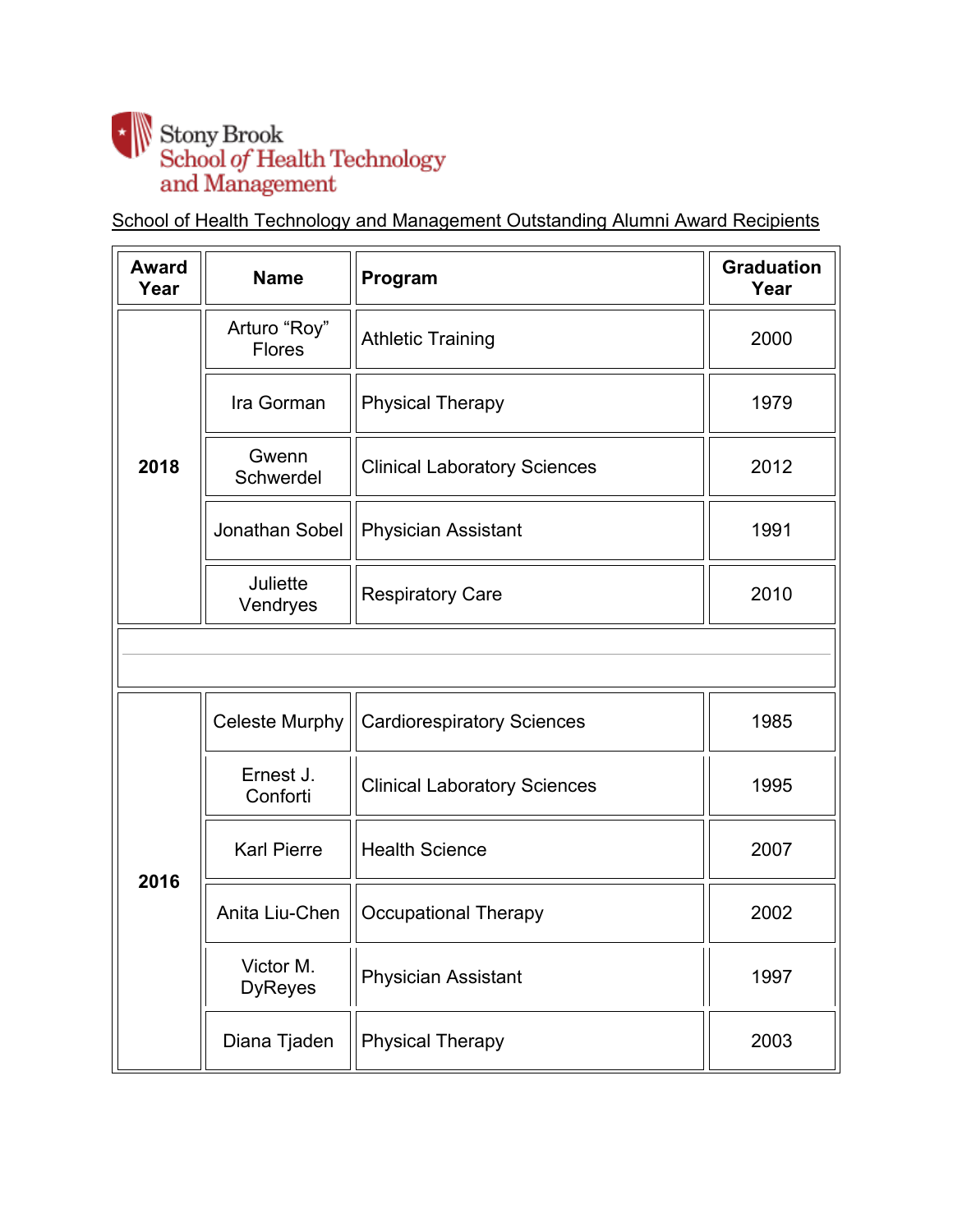|      | <b>Risa Trinagel</b>          | <b>Clinical Laboratory Sciences</b>  | 2002 |  |
|------|-------------------------------|--------------------------------------|------|--|
|      | Nethania<br>Durocher          | <b>Health Care Policy Management</b> | 2011 |  |
|      | Shuling Wu                    | <b>Occupational Therapy</b>          | 2007 |  |
| 2015 | Wanda B.<br><b>Nitsch</b>     | <b>Physical Therapy</b>              | 1979 |  |
|      | Theodore L.<br><b>Nilsson</b> | <b>Cardiorespiratory Sciences</b>    | 1980 |  |
|      | Kenneth R.<br>Harbert         | <b>Physician Assistant</b>           | 1975 |  |
|      | Kelly Miterko                 | <b>Health Sciences</b>               | 2010 |  |
|      |                               |                                      |      |  |
|      | Angela Cirami                 | <b>Occupational Therapy</b>          | 1999 |  |
|      | <b>Azad Gucwa</b>             | <b>Clinical Laboratory Sciences</b>  | 2001 |  |
| 2014 | Stanislav Kozin               | <b>Adaptive Aquatics</b>             | 2008 |  |
|      | Carmen McCoy                  | <b>Health Sciences</b>               | 2001 |  |
|      | Christina<br>Panetta          | <b>Physical Therapy</b>              | 1985 |  |
|      | <b>Richard Pope</b>           | <b>Physician Assistant</b>           | 1980 |  |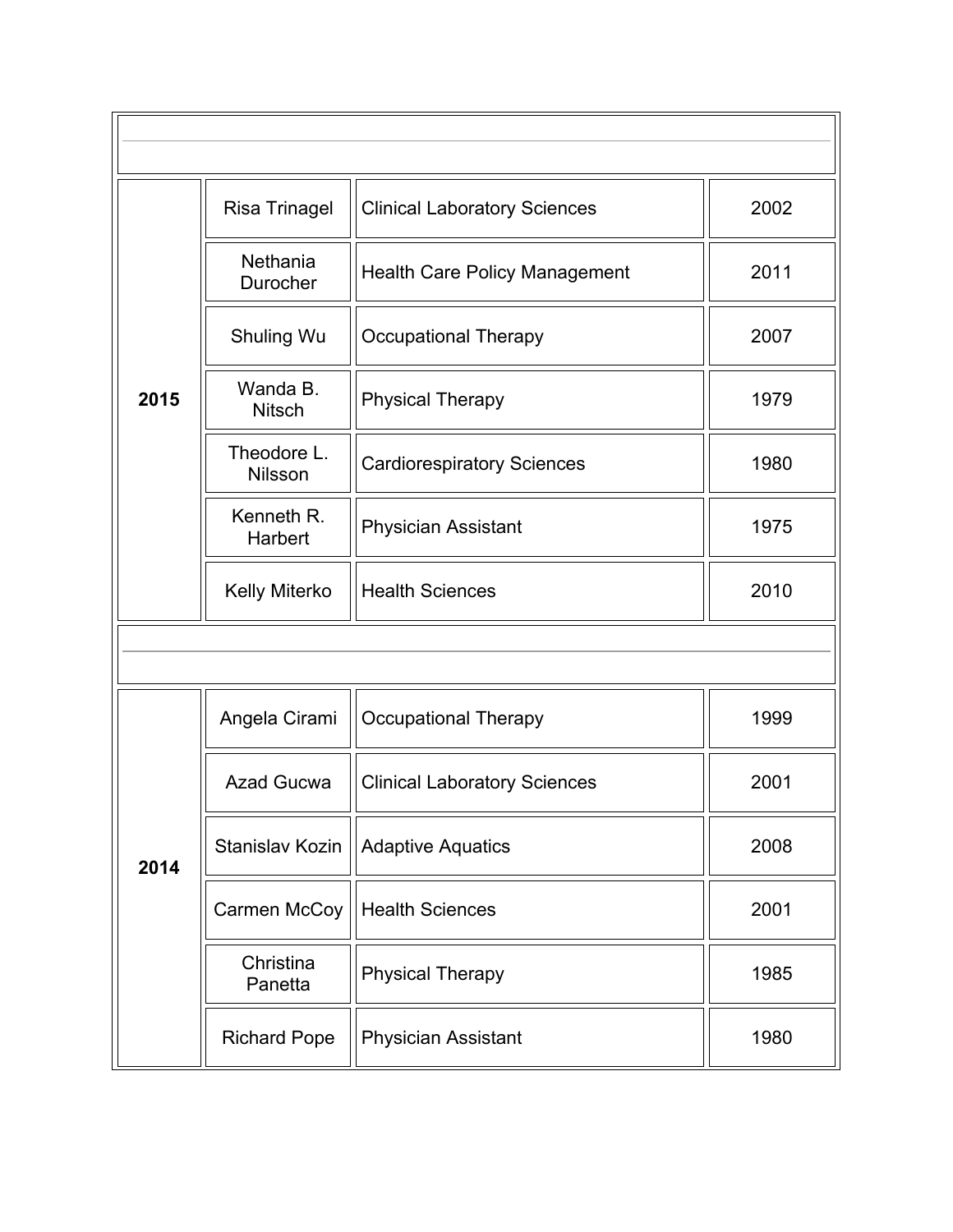|      | <b>Alison Rowe</b>         | <b>Health Care Policy and Management</b>                | 2007 |
|------|----------------------------|---------------------------------------------------------|------|
|      | <b>Bernadette</b><br>White | <b>Cardiorespiratory Sciences</b>                       | 1984 |
|      | Barima Yeboah              | <b>Athletic Training</b>                                | 2006 |
|      |                            |                                                         |      |
|      | Lawrence<br>Herman         | <b>Physician Assistant</b>                              | 1993 |
|      | Douglas<br>Keskula         | <b>Physical Therapy</b>                                 | 1987 |
|      | Monica Lorenzo             | <b>Athletic Training</b>                                | 2008 |
| 2013 | Kirby Pereira              | <b>Clinical Lab Sciences</b>                            | 2006 |
|      | Darlene Piraino            | <b>Occupational Therapy</b>                             | 2000 |
|      | Thomas<br>Smalling         | <b>Cardiorespiratory Sciences (Respiratory</b><br>Care) | 1988 |
|      | Aisling Toolan             | <b>Transitional-DPT</b>                                 | 2008 |
|      | <b>Tamara Weiss</b>        | <b>Health Care Policy and Management</b>                | 2009 |
|      |                            |                                                         |      |
|      |                            |                                                         |      |
| 2012 | <b>Gina Berrent</b>        | <b>Cardiorespiratory Sciences (Respiratory</b>          | 1988 |
|      | Patricia Cuartas           | <b>Physician Assistant</b>                              | 2000 |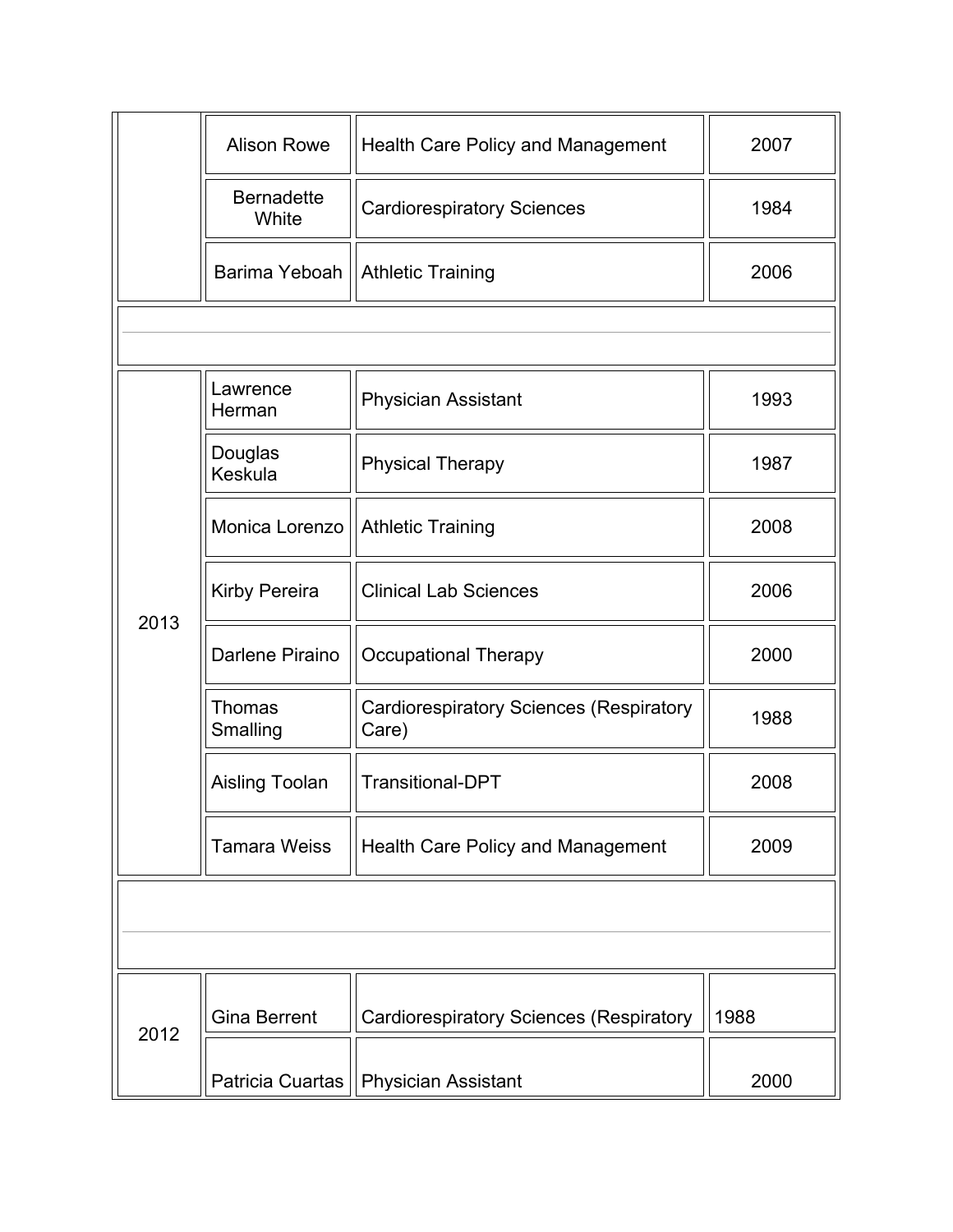|      | <b>Ernest Geiger</b>  | Medical Technology (Clinical Lab               | 1974 |
|------|-----------------------|------------------------------------------------|------|
|      | <b>Kimberly Hires</b> | <b>Health Sciences</b>                         | 2005 |
|      | Ronald                | <b>Occupational Therapy</b>                    | 1998 |
|      | <b>Suzette</b>        | <b>Health Care Policy and Management</b>       | 2007 |
|      | <b>Gary Welch</b>     | <b>Physical Therapy</b>                        | 2000 |
|      |                       |                                                |      |
|      |                       |                                                |      |
|      | Patricia              | <b>Cardiorespiratory Sciences (Respiratory</b> | 1988 |
|      | Nancy Ferreira-       | <b>Physical Therapy</b>                        | 2004 |
| 2011 | Erin Healy            | <b>Health Care Policy and Management</b>       | 2004 |
|      | <b>Brian Kunkel</b>   | Medical Technology (Clinical Lab               | 1992 |
|      | Carey Oterstedt       | <b>Occupational Therapy</b>                    | 1998 |
|      | Gloria Sacco          | <b>Physician Assistant</b>                     | 2000 |
|      |                       |                                                |      |
|      |                       |                                                |      |
|      | John Armstrong        | <b>Physical Therapy</b>                        | 1995 |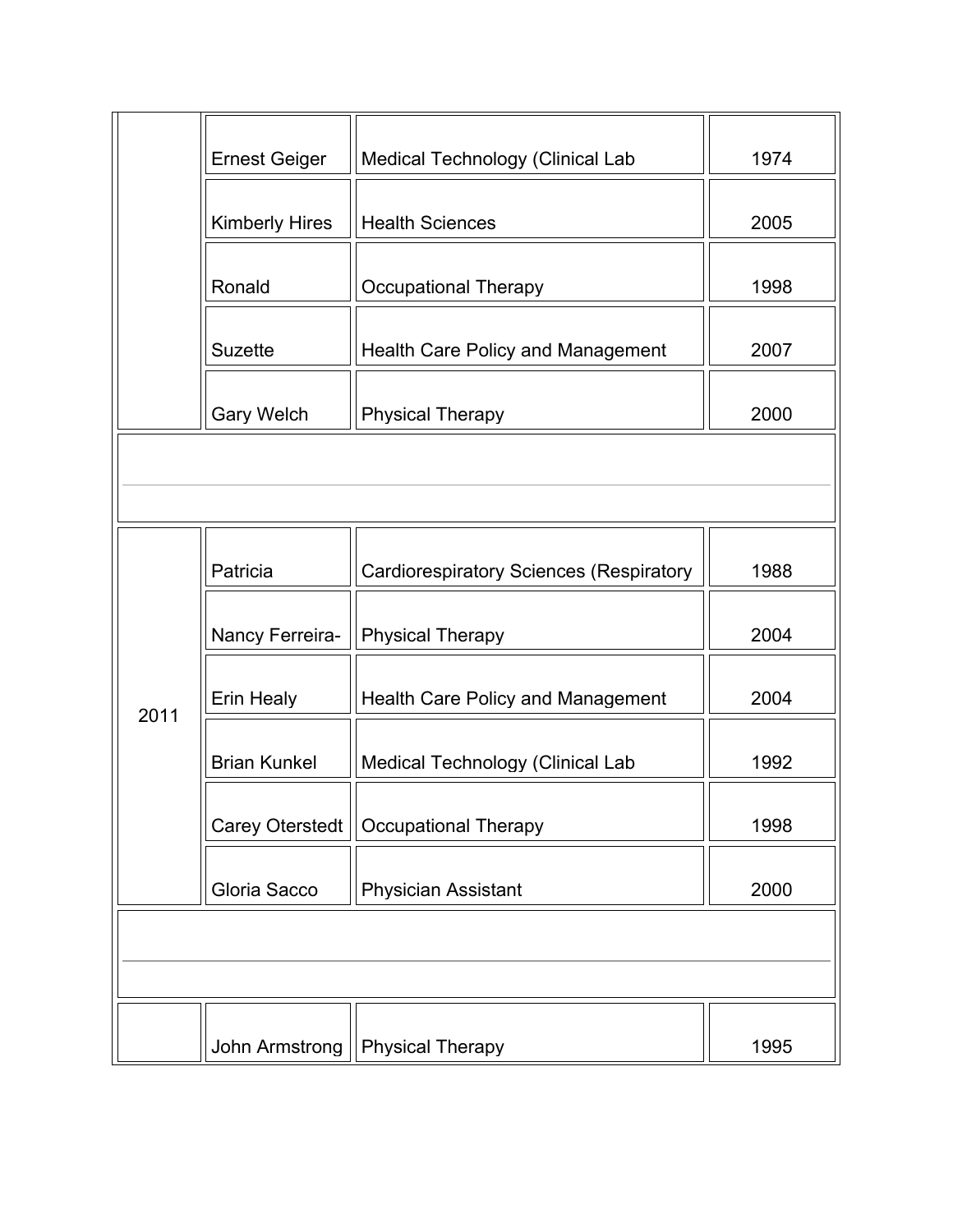|      | <b>Sharon Close</b>    | <b>Respiratory Care</b>                  | 1999 |  |  |
|------|------------------------|------------------------------------------|------|--|--|
|      | Frederick              | <b>Physician Assistant</b>               | 1980 |  |  |
| 2010 | Anthony                | <b>Health Care Policy and Management</b> | 2004 |  |  |
|      | Pamela Karp            | <b>Occupational Therapy</b>              | 1999 |  |  |
|      | <b>Todd Rueb</b>       | <b>Clinical Lab Sciences</b>             | 1999 |  |  |
|      |                        |                                          |      |  |  |
|      | Jeanmarie              | <b>Health Care Policy and Management</b> | 2005 |  |  |
|      | <b>Karen Friel</b>     | <b>Physical Therapy</b>                  | 1988 |  |  |
| 2009 | Ginger Johnson         | <b>Occupational Therapy</b>              | 2009 |  |  |
|      | <b>Lawrence Miller</b> | <b>Physician Assistant</b>               | 1985 |  |  |
|      | Joshua Somar           | <b>Clinical Lab Sciences</b>             | 2002 |  |  |
|      | Donna Tsang            | <b>Respiratory Care</b>                  | 2000 |  |  |
|      |                        |                                          |      |  |  |
|      | Robert Ansbach         | <b>Physician Assistant</b>               | 1985 |  |  |
| 2008 | <b>Tara Barsch</b>     | <b>Clinical Lab Sciences</b>             | 2001 |  |  |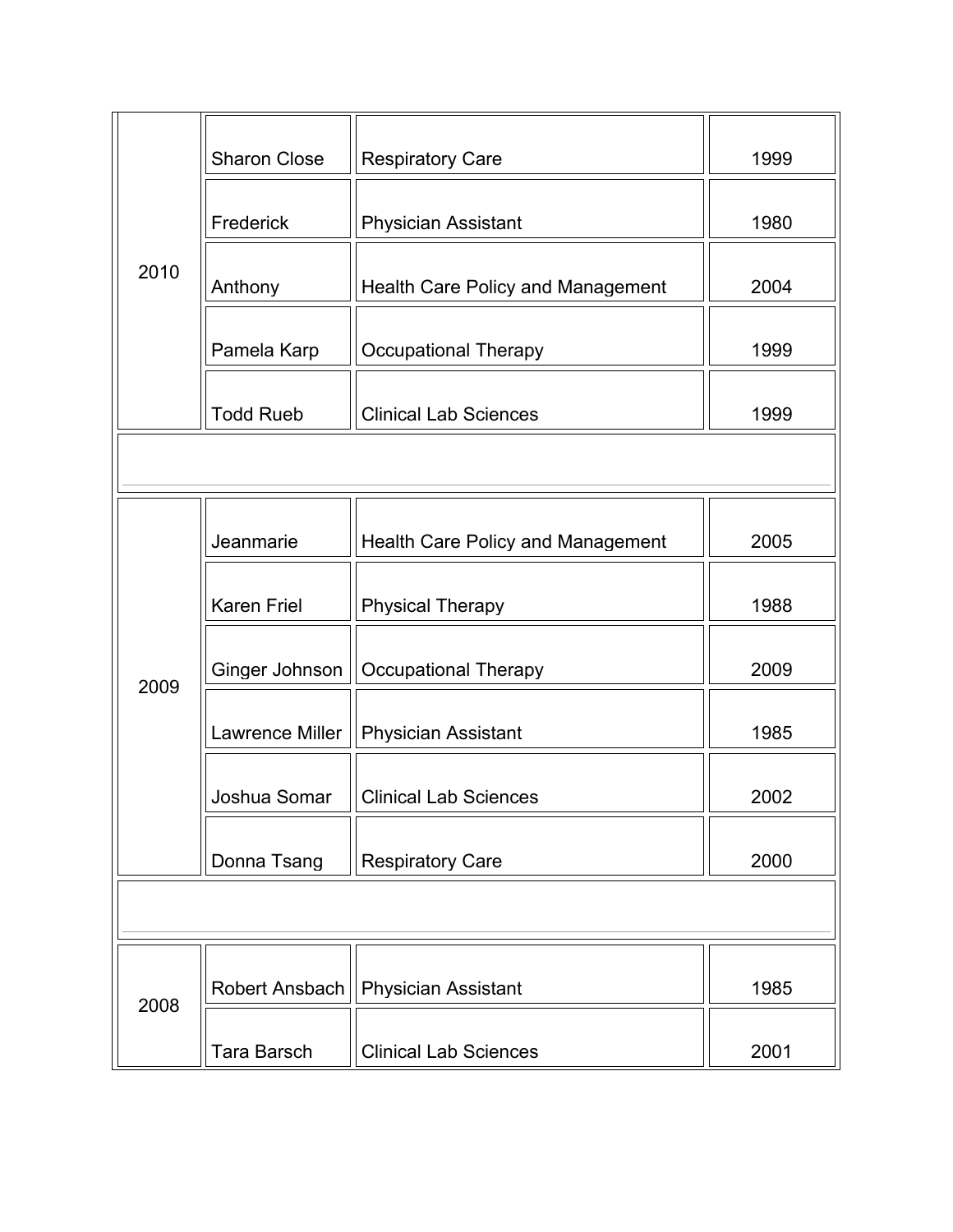|      | Lisa Endee              | <b>Respiratory Care</b>                        | 2003       |
|------|-------------------------|------------------------------------------------|------------|
|      | Candiano                | Physical Therapy, Transitional DPT             | 1993, 2004 |
|      | Kathleen                | <b>Health Care Policy and Management</b>       | 2004       |
|      |                         |                                                |            |
|      | <b>Sierra Farris</b>    | <b>Physician Assistant</b>                     | 1998       |
|      | <b>Cheryl Gillespie</b> | <b>Physical Therapy</b>                        | 2003       |
| 2007 | Christopher             | <b>Health Care Policy and Management</b>       | 2003       |
|      | Ann Russo               | <b>Occupational Therapy</b>                    | 2004       |
|      | Richard                 | <b>Cardiorespiratory Sciences (Respiratory</b> | 1988       |
|      | John Woods              | Medical Technology (Clinical Lab               | 1977       |
|      |                         |                                                |            |
|      | <b>William Bifulco</b>  | <b>Clinical Lab Sciences</b>                   | 1999       |
| 2006 | <b>Dustin Garavelli</b> | <b>Respiratory Care</b>                        | 1999       |
|      | Rabia Malik             | <b>Physical Therapy</b>                        | 1999       |
|      | Lorraine                | Health Care Policy and Management              | 1990       |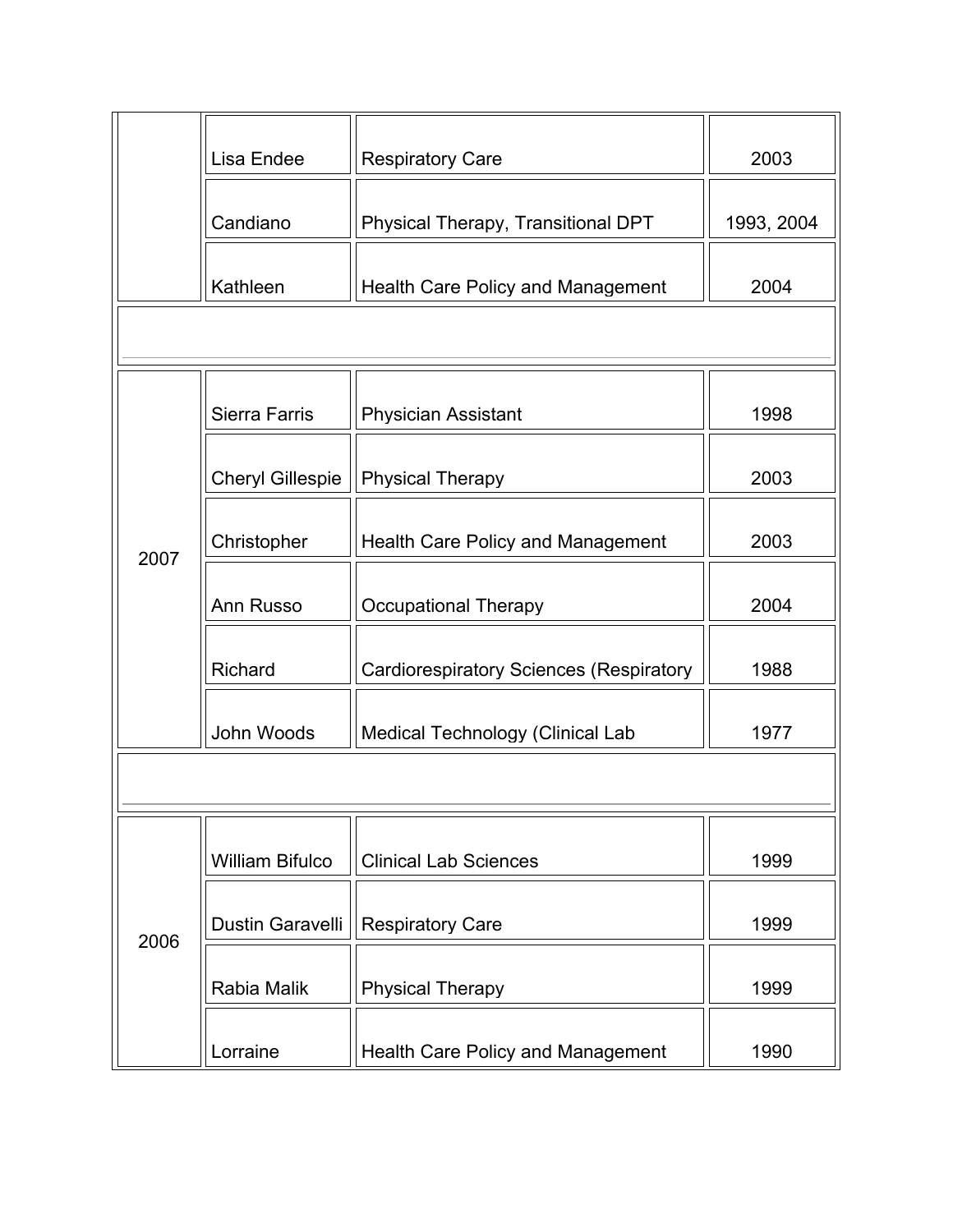|      | Dann Rocco             | <b>Occupational Therapy</b>                    | 1998 |
|------|------------------------|------------------------------------------------|------|
|      | Marzya                 | <b>Physician Assistant</b>                     | 1992 |
|      | Christopher            | Paramedic                                      | 1994 |
|      |                        |                                                |      |
|      | <b>Thomas Nolan</b>    | <b>Health Care Policy and Management</b>       | 2002 |
|      | James                  | <b>Occupational Therapy</b>                    | 2000 |
| 2005 | <b>Grace Gilner</b>    | <b>Physical Therapy</b>                        | 1984 |
|      | <b>William Hanford</b> | <b>Cardiorespiratory Sciences (Respiratory</b> | 1977 |
|      | Michael                | <b>Physician Assistant</b>                     | 1973 |
|      | <b>Michael Eller</b>   | Medical Technology (Clinical Lab               | 1995 |
|      |                        |                                                |      |
|      | John F. Boyle          | Medical Technology (Clinical Lab               | 1974 |
| 2004 | Ernest J.              | Cytotechnology                                 | 1997 |
|      | John Arline Jr.        | <b>Physician Assistant</b>                     | 1997 |
|      | Rena N.                | Health Care Policy and Management              | 2002 |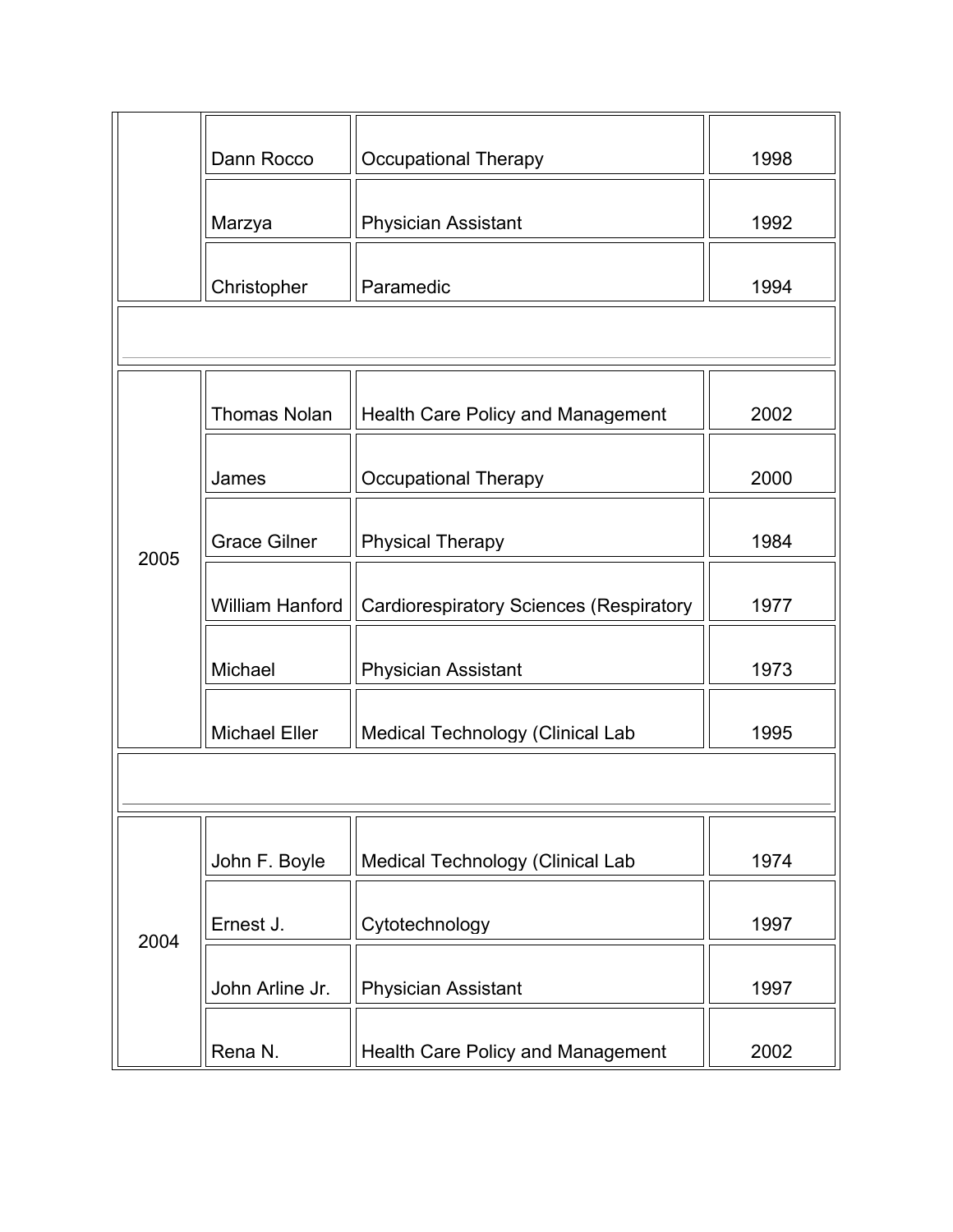|      | Kimberly Lane          | <b>Occupational Therapy</b>                    | 1998 |
|------|------------------------|------------------------------------------------|------|
|      | James Megna            | <b>Physical Therapy</b>                        | 1989 |
|      | Maureen                | <b>Physician Assistant</b>                     | 1997 |
|      | Mildred                | <b>Cardiorespiratory Sciences (Respiratory</b> | 1981 |
|      |                        |                                                |      |
|      | Robert Delagi          | <b>Physician Assistant</b>                     | 1992 |
|      | <b>Carol Gomes</b>     | <b>Health Care Policy and Management</b>       | 1990 |
| 2003 | Sr. Sara Proctor       | <b>Physician Assistant</b>                     | 1991 |
|      | Lisa Mancini           | <b>Physical Therapy</b>                        | 1993 |
|      | John Brittelli         | <b>Cardiorespiratory Sciences (Respiratory</b> | 1982 |
|      | Jaclyn Mucaria         | Medical Technology (Clinical Lab               | 1979 |
|      |                        |                                                |      |
| 2002 | Ronald                 | <b>Health Care Policy and Management</b>       | 1994 |
|      | <b>Richard Thailer</b> | <b>Physician Assistant</b>                     | 1980 |
|      | Jeannie                | Medical Technology (Clinical Lab               | 1994 |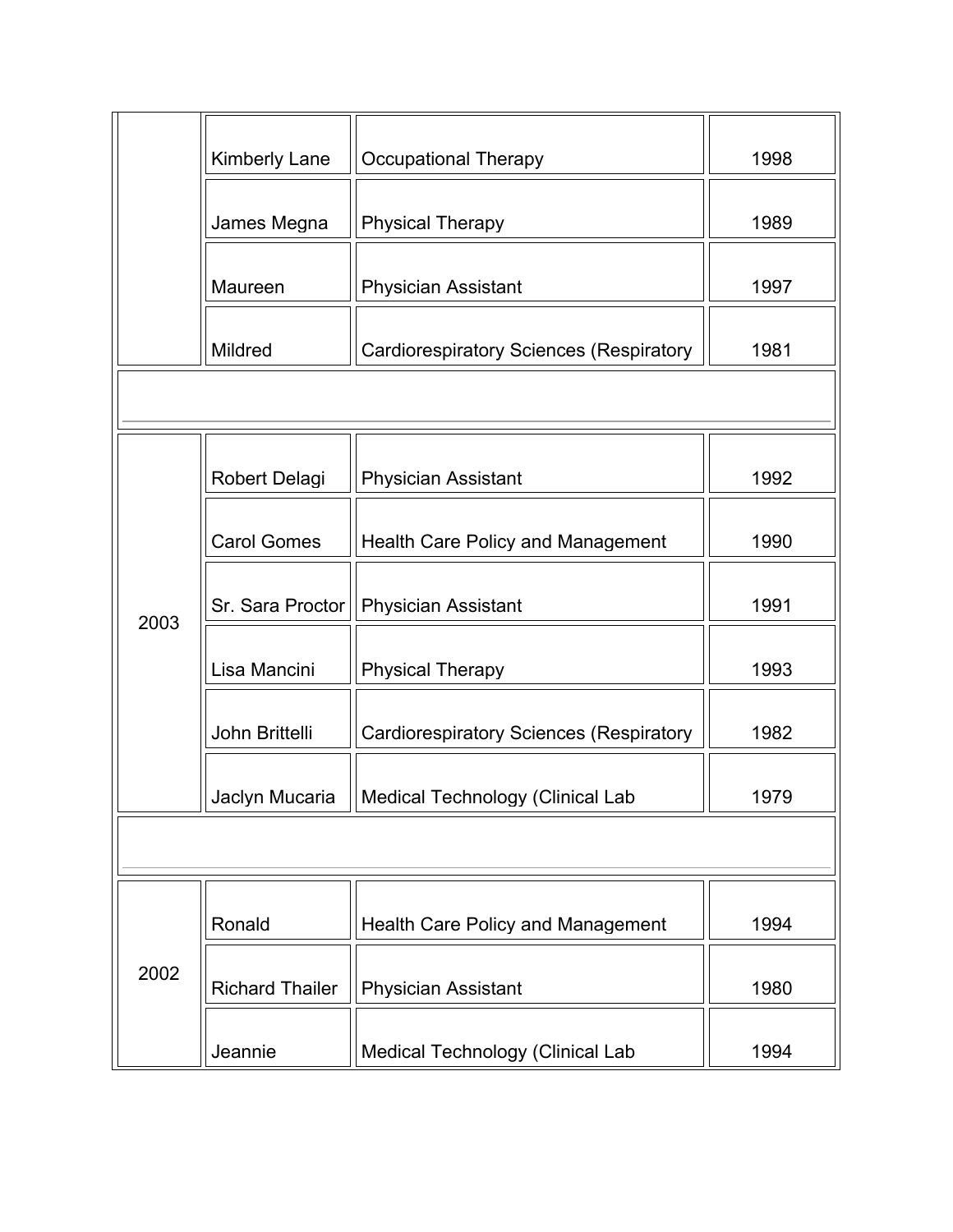|      | Joseph Hock         | <b>Cardiorespiratory Sciences (Respiratory</b> | 1986, 1992 |
|------|---------------------|------------------------------------------------|------------|
|      | Howard              | Physical Therapy, Health Care Policy           | 1979, 1992 |
|      |                     |                                                |            |
|      | Susan Conforti      | <b>Medical Technology (Clinical Lab</b>        | 1991       |
|      | <b>Alfred Palma</b> | <b>Medical Technology (Clinical Lab</b>        | 1980, 1993 |
| 2001 | Mark Guzman         | <b>Occupational Therapy</b>                    | 1998       |
|      | Lynn Keil           | <b>Physician Assistant</b>                     | 1993       |
|      | Jane Schroeder      | <b>Physical Therapy</b>                        | 1978       |
|      | Susan Seymour       | <b>Respiratory Care</b>                        | 1998       |
|      |                     |                                                |            |
|      | John Goodman        | <b>Cardiorespiratory Sciences (Respiratory</b> | 1972       |
| 2000 | Kevin Roden         | <b>Physical Therapy</b>                        | 1981       |
|      | <b>Scott Baker</b>  | <b>Physician Assistant</b>                     | 1986       |
|      | Nancye Jones        | <b>Health Care Policy and Management</b>       | 1997       |
|      | Lori Brickman       | Medical Technology (Clinical Lab               | 1982       |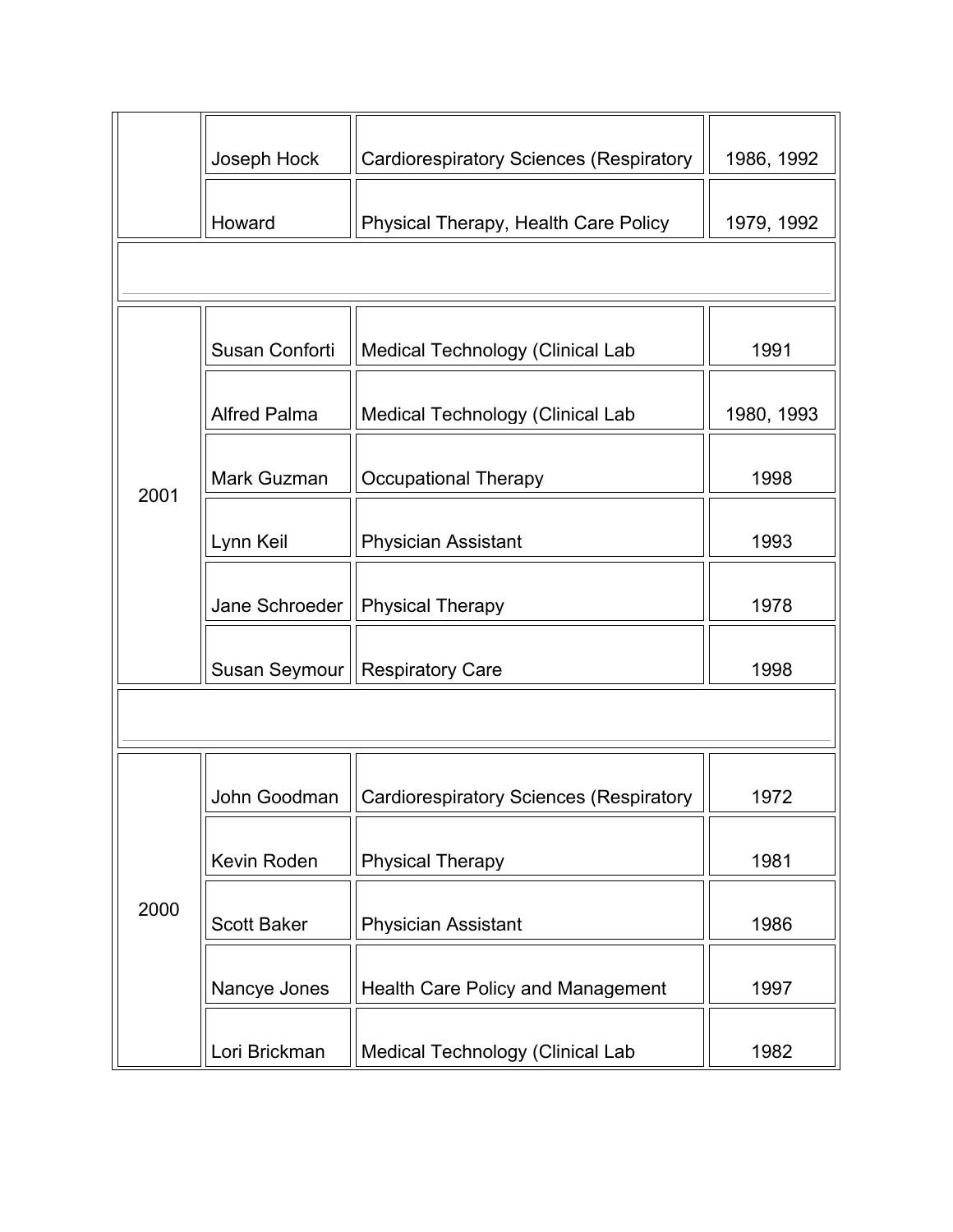|      | John Fitzgibbon       | Medical Technology (Clinical Lab               | 1991       |
|------|-----------------------|------------------------------------------------|------------|
|      | Venise Mule-          | <b>Physical Therapy</b>                        | 1978       |
| 1999 | Donna                 | <b>Health Care Policy and Management</b>       | 1985       |
|      | George Sheffey        | <b>Physician Assistant</b>                     | 1975       |
|      | Jane                  | <b>Cardiorespiratory Sciences (Respiratory</b> | 1980, 1989 |
|      | <b>Robert Marks</b>   | Paramedic                                      | 1997       |
|      |                       |                                                |            |
|      | <b>Marie Tsivitis</b> | Medical Technology (Clinical Lab               | 1984       |
|      | Susan Balko-          | <b>Physical Therapy</b>                        | 1982       |
| 1998 | Patric McQuade        | Physical Therapy, Health Care Policy           | 1982, 1991 |
|      | Dale Janson           | Physician Assistant                            | 1981       |
|      | Cindy Hmelo           | <b>Cardiorespiratory Sciences (Respiratory</b> | 1978       |
|      |                       |                                                |            |
|      | Lorraine              | <b>Physician Assistant</b>                     | 1989       |